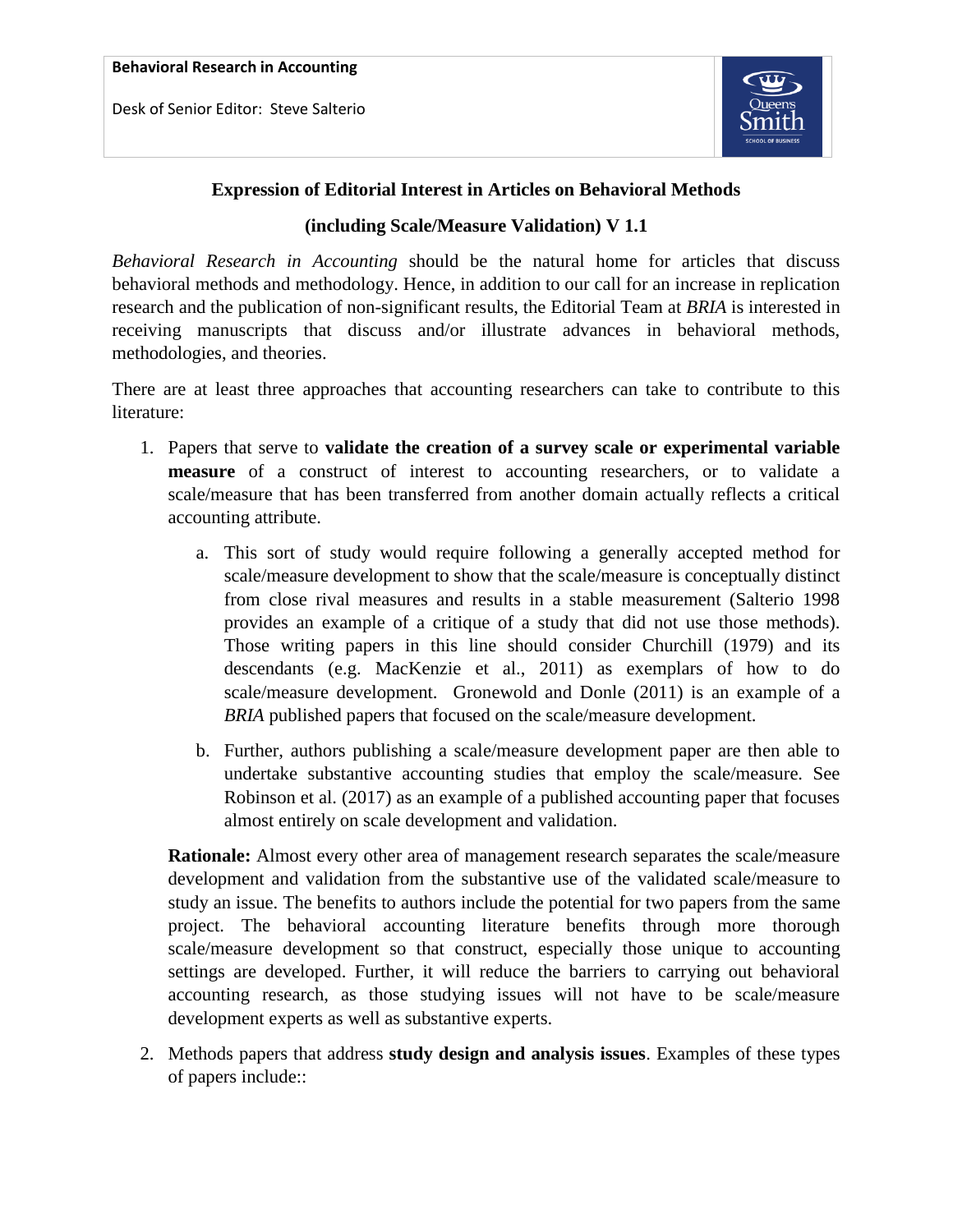- a. **Statistical issues** (e.g. how to use a particular technique or how to correct prior misuse of a technique that has been used in behavioral accounting research). See Buckless and Ravenscroft (1990) or Borkowski et al. (2001) in *BRIA* as examples.
- b. How to **use a particular technique or construct** (e.g., accounting applications of how to use qualitative software for analysis of qualitative data, how to do interviews, how to set up a survey). See Ketchand and Strawser 2001 in *BRIA* as an example.
- c. **Broad issues related to designing research** (e.g. how to carry out a field study with particular application to accounting, how to carry out an experiential survey, changes in approach to designing experimental economics studies etc). See Kenno et al. (2017) in *BRIA* as an example.
- 3. **Important theoretical developments in base disciplines** (experimental economics/behavioral finance, psychology, sociology etc.) that the larger behavioral accounting research community should be exposed to (e.g., the use of construal theory for experimental behavioral accounting research in Weisner 2015 in *BRIA*). This topic could include papers that carry out **a constructive dialogue between research methodologies in accounting** (i.e. ethical, interpretive, critical and positivist).

There are also approaches that combine several of these elements in one paper – see Bailey et al (2010) in *BRIA* as an example. The Editorial Team welcomes your ideas about methods (methodological) papers that would contribute to advancing behavioral and social accounting research. Topic pre-approval will be given in cases where there appears to be a pressing need for the issue to be addressed.